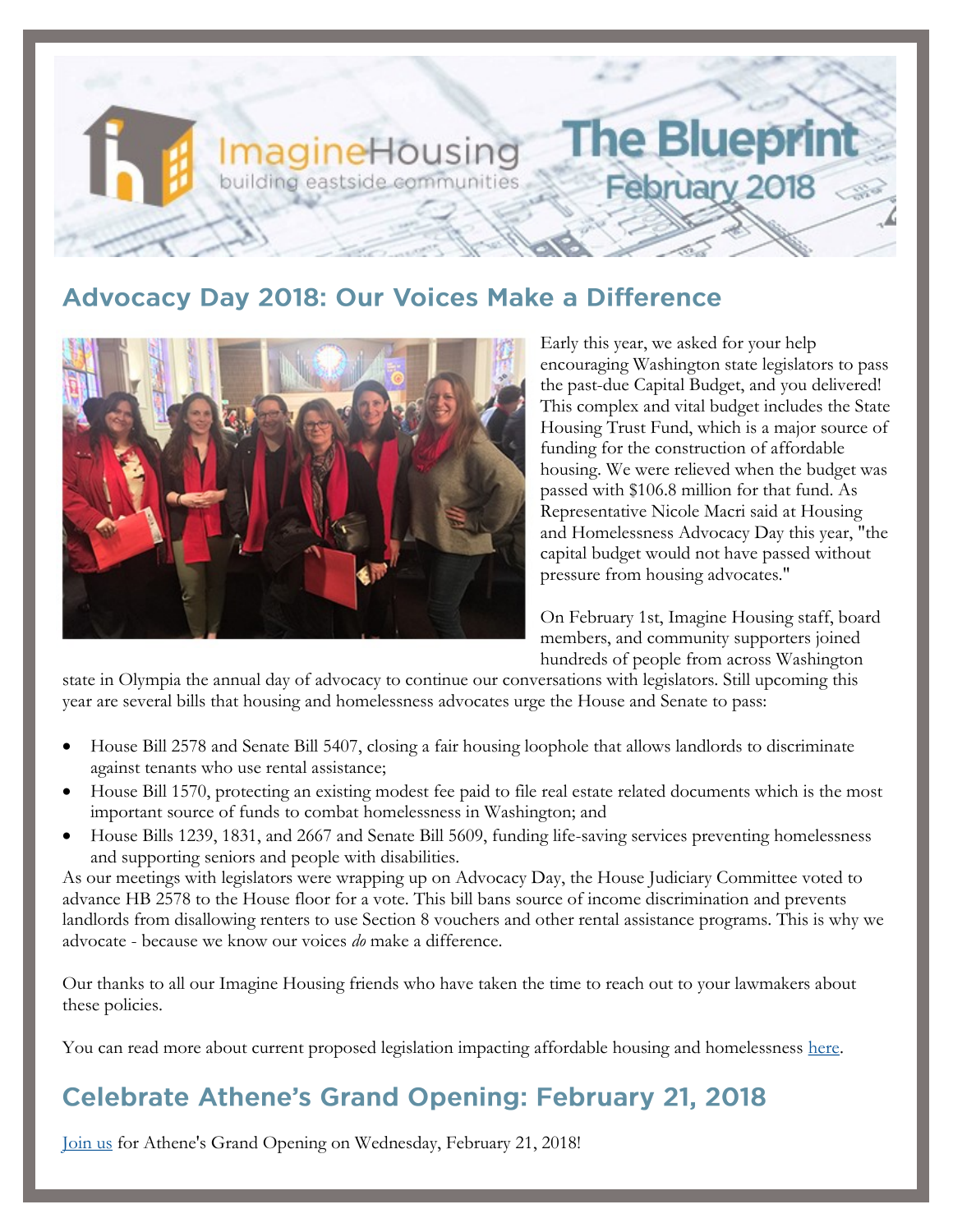It's not every day that we open a new community and we are very excited to share it with you. Athene, with 91 apartment units, was in development and construction for over 4 years and as of December 2017 is now open to provide much needed housing for low-income seniors.

Join us for a rare opportunity to see every aspect of this community and meet the Imagine Housing team and our community residents.

In addition to lunch and a brief program including a ceremonial ribbon-cutting, you'll have the opportunity to take a short tour of the apartment community.

#### **Support our Mission-2018 Imagine Gala & Auction**



Register now! The 25th Annual *Imagine* Gala & Auction, on Saturday, March 24, 2018, is a wonderful night of fun, food, and celebration of our work together to build stronger communities. Proceeds from the event ensure that we continue to provide important basic needs items, community meals, and affordable rent to more than 1,400 families, seniors, and veterans.

Visit our website to [register.](https://imaginehousing.ejoinme.org/MyEvents/2018ImagineAuction/RegistertoAttend/tabid/891599/Default.aspx) You can also help by [sponsoring](http://imaginehousing.org/wp-content/uploads/2018-Auction-Sponsorship-Form.pdf) the event or by [donating an item](https://imaginehousing.ejoinme.org/MyEvents/2018ImagineAuction/DonateanItem/tabid/891601/Default.aspx) for the auction.

### **Volunteer Profile: Jeff Churchill**

At the end of 2017, Jeff Churchill concluded his 9-year term of volunteer service with Imagine Housing. An Imagine Housing and Red Vines 1 board member, he has served as Secretary, Vice President, and President of the boards.

We are so grateful for Jeff's time, knowledge, and leadership in service of our mission!

#### **What drew you to Imagine Housing?**

The mission of Imagine Housing resonates with me both personally and professionally. I believe that inclusive communities, economically and otherwise, are stronger and richer communities. Imagine Housing has an exciting role in making that happen. Credit to Clare Moe for connecting me to Imagine Housing 10+ years ago.



**What is the most rewarding part of being an Imagine Housing board member?**